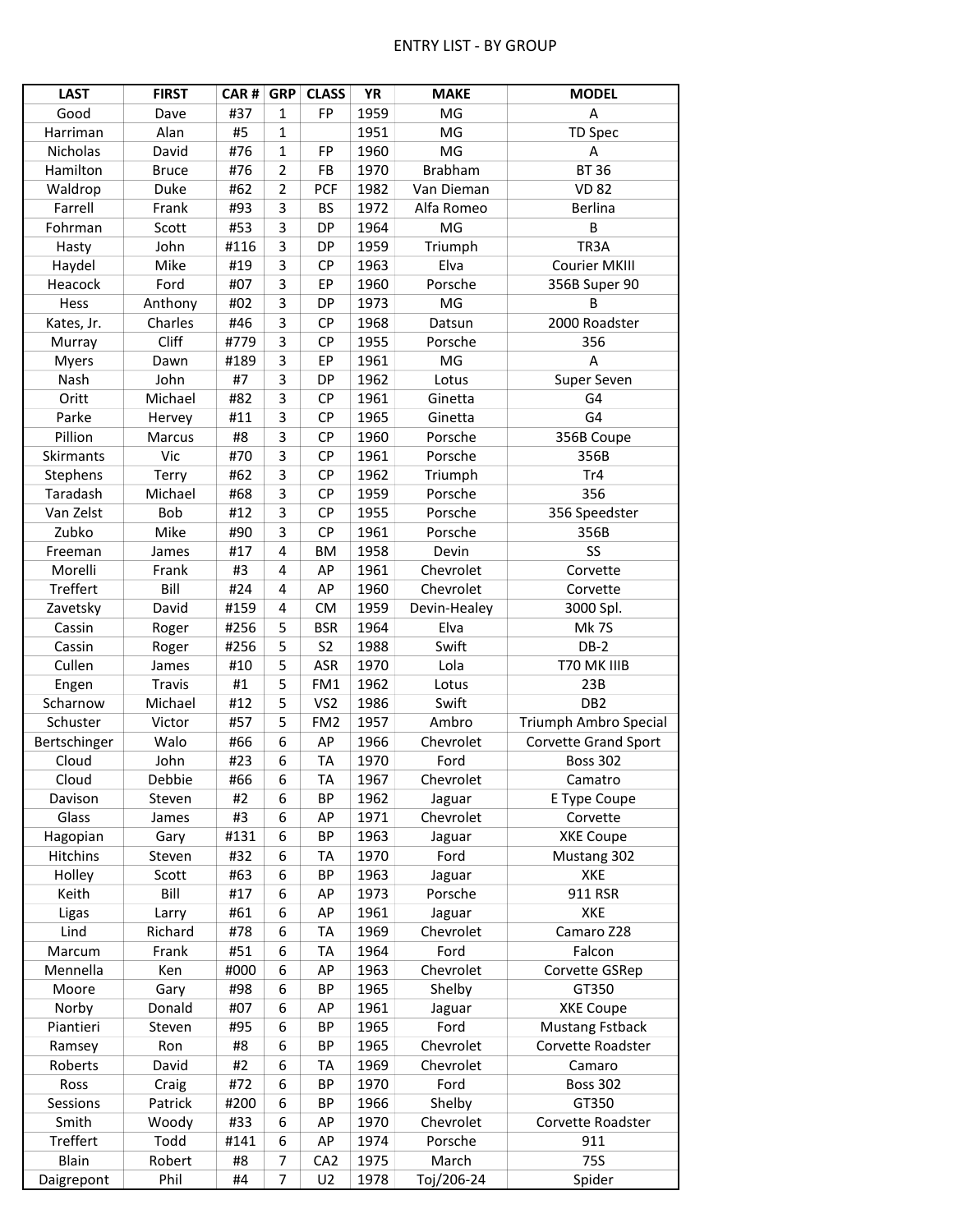| Freeman          | James        | #7   | 7        | CA <sub>2</sub> | 1968 | Matich              | SR <sub>3</sub>       |
|------------------|--------------|------|----------|-----------------|------|---------------------|-----------------------|
| Halverson        | Chip         | #93  | 7        | U <sub>2</sub>  | 1976 | Chevron             | <b>B36</b>            |
| Incantalupo      | Dominick     | #27  | 7        | U <sub>2</sub>  | 1973 | Chevron             | <b>B23</b>            |
| Jacobs           | David        | #98  | 7        | CA1             | 1966 | Lola                | T70 MKII              |
| McKee            | Jeff         | #9   | 7        | CA1             | 1968 | Superformance       | GT40                  |
| McPherson        | Harry        | #6   | 7        | CA <sub>2</sub> | 1968 | Ford                | GT40 MK1              |
| Morton           | Scot         | #25  | 7        | <b>BSR</b>      | 1986 | Ralt                | RT4 - CanAM           |
| Benjamin         | Tom          | #35  | 8        | <b>BS</b>       | 1969 | Alfa Romeo          | GTV                   |
| Bibbo            | John         | #208 | 8        | <b>NC</b>       | 1976 | <b>BMW</b>          | 2002                  |
| Bryan            | Skip         | #316 | 8        | <b>BS</b>       | 1972 | <b>BMW</b>          | 2002                  |
| <b>Burkland</b>  | Skott        | #06  | 8        | <b>BP</b>       | 1969 | Porsche             | 911                   |
| Dalton           | James        | #16  | 8        | AP              | 1973 | Porsche 911T        | Coupe                 |
| Hagopian         | Douglas      | #24  | 8        | <b>BP</b>       | 1968 | Porsche             | 911                   |
| Hansen           | Lisa         | #110 | 8        | <b>BP</b>       | 1969 | Porsche             | 911S                  |
| Howe             | Dick         | #14  | 8        | <b>DP</b>       | 1980 | Porsche             | 924                   |
| Lopez-Santini    | Juan         | #226 | 8        | <b>BP</b>       | 1969 | Porsche             | 911S                  |
| McChesney        | Dan          | #9   | 8        | AP              | 1973 | Porsche             | 911 RS                |
| Peters           | Jerry        | #8   | 8        | AP              | 1970 | <b>PORSCHE</b>      | 914/6 GT              |
| Poole            | Russell      | #77  | 8        | CP              | 1970 | Porsche             | 914/6                 |
| Seferian         | Gregory      | #94  | 8        | <b>RS</b>       | 1982 | Alfa Romeo          | GTV6                  |
| Vaccaro          | Vince        | #99  | 8        | <b>BS</b>       | 1972 | Alfa Romeo          | GTV                   |
| Hamilton         | <b>Bruce</b> | #06  | 9        | F <sub>3</sub>  | 2002 | Swift               | 014a                  |
| Hickham          | Steven A.    | #1   | 9        | F1              | 1997 | Lola                | T97/20                |
| Blain            | Robert       | #64  | 10       | GT4             | 2004 | Chevrolet           | Corvette              |
| <b>Blake</b>     | Rob          | #74  | 10       | GT4             | 2013 | Porsche             | GT3-R                 |
| Cassling         | Randal       | #17  | 10       | GT4             | 2005 | Porsche             | GT3 Cup               |
| Cloud            | John         | #41  | 10       | GT4             | 2013 | Camaro              | TA <sub>2</sub>       |
| Cloud            | Debbie       | #99  | 10       | SC <sub>3</sub> | 2006 | Ford                | <b>Fusion SC</b>      |
| Cohen            | Colin        | #15  | 10       | GT4             | 2009 | Ferrari             | 458 Challenge         |
| Davison          | Steven       | #2   | 10       | GT4             | 2009 | <b>Aston Martin</b> | #50 chassis<br>GT4    |
| Dominguez        | Carlos       | #7   | 10       | GT4             | 1999 | Porsche             | GT3 CUP               |
| Forgione         | Tom          | #10  | 10       | SC <sub>3</sub> | 2002 | Ford                | <b>Taurus</b>         |
|                  | Barry        | #43  | 10       | GT4             | 2011 | Ferrari             | 458 Challenge         |
| Fromberg<br>Gold | Ken          | #77  | 10       | GT4             | 2009 | Porsche             | 997 Grand Am Cup      |
|                  | Dick         | #19  |          | GT <sub>2</sub> | 1989 |                     | Mustang               |
| Howe<br>Hubbell  | William      | #88  | 10<br>10 | GT4             | 2006 | Ford                |                       |
|                  |              |      |          |                 |      | Chevrolet           | Corvette              |
| Kaufman          | Jerry        | #94  | $10\,$   | GT4             | 2012 | <b>BMW</b>          | M <sub>3</sub>        |
| Kirk             | Tom          | #114 | 10       | GT4             | 1995 | Porsche             | 993                   |
| Kyle II          | John         | #67  | 10       | GT4             | 2002 | Chevrolet           | Corvette              |
| Lasco            | Phil         | #14  | 10       | GT4             | 2000 | Panoz               | GTS                   |
| Marlin           | Ken          | #15  | 10       | GT4             | 2000 | Ferrari             | 360CH                 |
| McKinnon         | Ken          | #01  | 10       | GT <sub>2</sub> | 1972 | Porsche             | 911 RSR               |
| Mullaney         | John         | #36  | 10       | GT4             | 2000 | Ferrari             | 360 Challenge         |
| Rankin           | David        | #48  | 10       | GT4             | 1997 | Chevrolet           | Camaro                |
| Raymond          | <b>Bruce</b> | #24  | 10       | GT <sub>2</sub> | 1985 | Pontiac             | Firebird              |
| Roberts          | David        | #2   | 10       | GT4             | 2013 | Porsche             | GT4 Club Sport        |
| Slutz            | Michael      | #14  | 10       | SC <sub>2</sub> | 1988 | Oldsmobile          | <b>Cutlass NASCAR</b> |
| Tucker           | Earle        | #51  | 10       | SC <sub>2</sub> | 1989 | Chevy               | Lumina                |
| Uzarowski        | Andrew       | #12  | 10       | GT4             | 2011 | Porsche             | GT3 Cup               |
| Bennett          | Craig        | #    | 11       | GTP1            | 1990 | Nissan              | X                     |
| Boxhorn          | John F       | #27  | 11       | GTP1            | 1969 | Lola                | T163                  |
| Engen            | Travis       | #2   | 11       | GTP3            | 2005 | Audi                | R8 LMP                |
| Gewirtz          | Robert       | #31  | 11       | GTP3            | 2003 | Riley               | <b>MKXI</b>           |
| Incantalupo      | Dominick     | #54  | 11       | GTP3            | 2011 | Oreca               | FLM 9                 |
| Malette          | Claude       | #13  | 11       | GTP2            | 2013 | Lola                | Toyota Bebellion      |
| Moss             | Michael      | #31  | 11       | GTP1            | 1969 | Lola                | $T-163$               |
| Reisman          | John         | #33  | 11       | GTP3            | 2012 | Coyote              | Corvette DP           |
| Davison          | Alan         | #22  | 12       | MP3             | 2000 | Panoz               | GTS                   |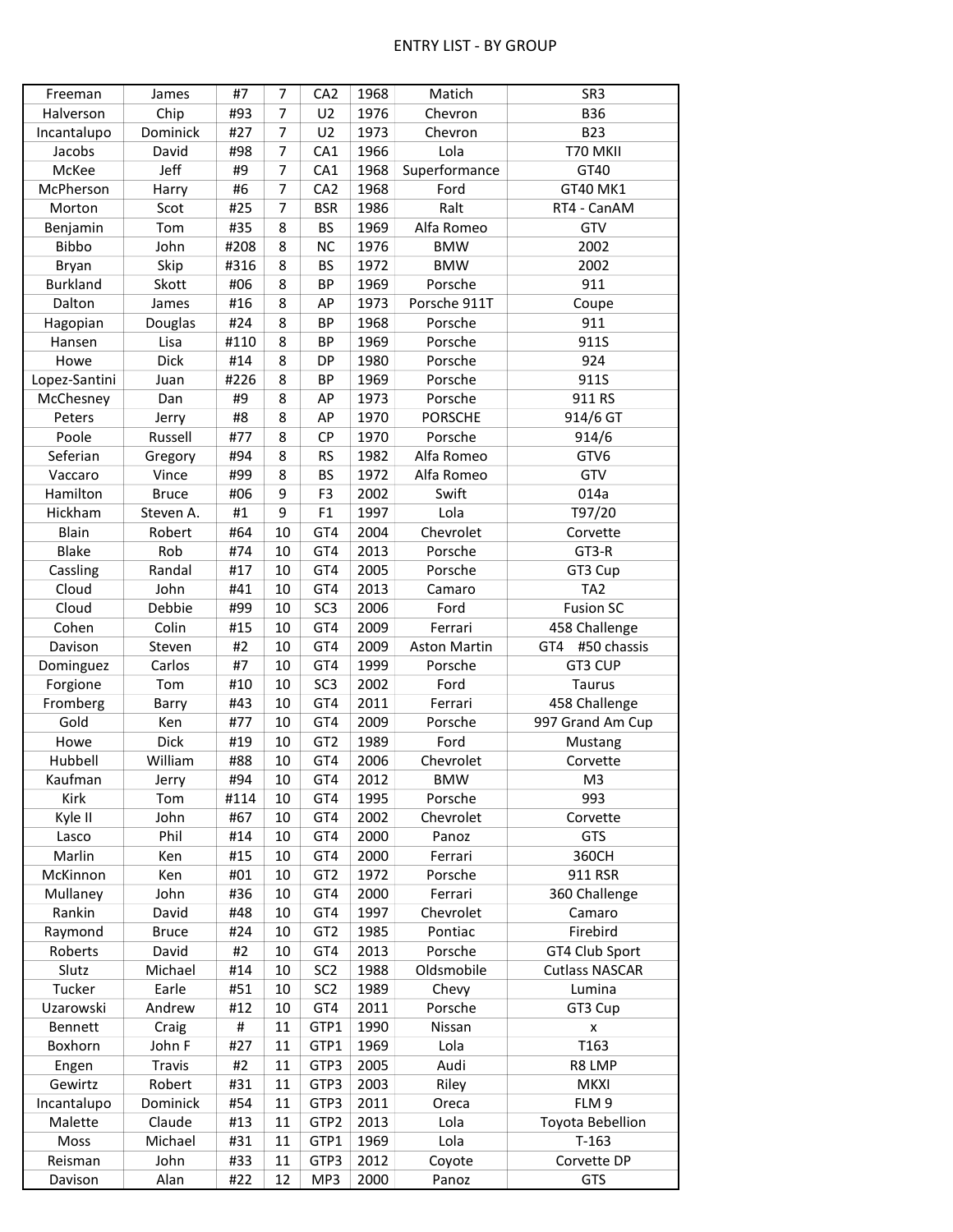| Glavin      | Bill          | #3  | 12         | GTU             | 1972 | <b>BMW</b> | 3.0 CSL           |
|-------------|---------------|-----|------------|-----------------|------|------------|-------------------|
| Ortman      | Rick          | #26 | 12         | MP <sub>2</sub> | 1988 | Chevrolet  | Corvette          |
| Zisa        | Ray           | #4  | 12         | MP <sub>2</sub> | 1990 | Chevrolet  | Corvette          |
| <b>Baus</b> | Edward        | 52  | <b>IGT</b> |                 | 2008 | Porsche    | 997               |
| Blake       | Rob           | 74  | IGT        |                 | 2014 | Porsche    | 997 GT3R          |
| Boden       | Mark          | 47  | <b>IGT</b> |                 | 2009 | Porsche    | 997.1             |
| Cassling    | Randal        | 17  | <b>IGT</b> |                 | 2005 | Porsche    | GT3 Cup           |
| Cohen       | Colin         | 15  | <b>IGT</b> |                 | 2009 | Ferrari    | 458 Challenge     |
| Daiger      | Scott         | 009 | IGT        |                 | 2015 | Porsche    | 911 Cup Car       |
| Dunn        | Michael       | 125 | <b>IGT</b> |                 | 2016 | Porsche    | Cayman Club Sport |
| Fromberg    | Barry         | 43  | <b>IGT</b> |                 | 2013 | Ferrari    | 458 Challenge     |
| Gilsdorf    | Jack          | 902 | <b>IGT</b> |                 | 2005 | Porsche    | 996               |
| Giovanis    | Ted           | 64  | <b>IGT</b> |                 | 2015 | Porsche    | 991.1 Cup         |
| Gonzalez    | Juan          | 81  | <b>IGT</b> |                 | 2017 | Porsche    | GT3R              |
| Griffin     |               | 71  | <b>IGT</b> |                 | 2013 |            |                   |
|             | Greg          |     |            |                 |      | Ferrari    | 438 Challenge     |
| Herb        | Tom           | 46  | <b>IGT</b> |                 | 2009 | <b>BMW</b> | M <sub>3</sub>    |
| Hill        | Steven        | 33  | <b>IGT</b> |                 | 2015 | Ferrari    | 458 Challenge     |
| Jensen      | Gary          | 117 | <b>IGT</b> |                 | 2015 | Porsche    | 991 GT3 Cup       |
| Johnston    | Ben           | 10  | <b>IGT</b> |                 | 2015 | Ferrari    | 458 Challenge     |
| Kezman      | Tim           | 4   | <b>IGT</b> |                 | 2008 | Porsche    | 997.1             |
| Marlin      | Ken           | 115 | <b>IGT</b> |                 | 2000 | Ferrari    | 360CH             |
| Metka       | Rob           | 54  | <b>IGT</b> |                 | 2011 | Ferrari    | 458 Challenge     |
| Mullaney    | John Patrick  | 36  | <b>IGT</b> |                 | 2012 | Ferrari    | 458 Challenge     |
| Pank        | Lukas         | 3   | <b>IGT</b> |                 | 2008 | Porsche    | 997               |
| Pank        | Thomas        | 42  | <b>IGT</b> |                 | 2010 | Porsche    | Gt Cup Car        |
| Reisman     | Paul          | 75  | <b>IGT</b> |                 | 2010 | Porsche    | GT3 Cup           |
| Reisman     | John          | 5   | IGT        |                 | 2009 | Porsche    | Cayman S          |
| Riddell     | Bill          | 00  | IGT        |                 | 2012 | Porsche    | 9972              |
| Rossi       | Adolpho       |     | <b>IGT</b> |                 | 2014 | Ginetta    | $G-55$            |
| Ruppel      | Chris         | 119 | <b>IGT</b> |                 | 2010 | Porsche    | GT3 Cup           |
| Sandridge   | Mark          | 25  | <b>IGT</b> |                 | 2015 | Porsche    | GT3 Cup           |
| Schneider   | Steve         | 441 | IGT        |                 | 2013 | Porsche    | GT Cup Car        |
| Toombs      | Peter         | 77  | <b>IGT</b> |                 | 2009 | Porsche    | 997               |
| Uzarowski   | Andrew        | 12  | IGT        |                 | 2011 | Porsche    | GT3 Cup           |
| Veit        | Roland        | 16  | <b>IGT</b> |                 | 2011 | Ferrari    | 458 Challenge     |
| Wisen       | Robert        | 27  | <b>IGT</b> |                 | 2012 | Porsche    | GT3               |
| Anderson    | Elias         | 31  | <b>TA</b>  | TA <sub>2</sub> |      |            |                   |
| Aquilante   | Andrew        | 32  | <b>TA</b>  | TA4             |      |            |                   |
| Atwell      | John          | 02  | <b>TA</b>  | TA <sub>2</sub> |      |            |                   |
| Ave         | Tony          | 25  | <b>TA</b>  | TA <sub>2</sub> |      |            |                   |
| Boden       | Mark          | 46  | <b>TA</b>  | TA3             |      |            |                   |
| Buffomante  | Tony          | 34  | <b>TA</b>  | TA <sub>2</sub> |      |            |                   |
|             | Alline        |     |            |                 |      |            |                   |
| Cipriani    |               | 60  | <b>TA</b>  | TA3             |      |            |                   |
| Csida       | <b>Blaise</b> | 15  | <b>TA</b>  | TA              |      |            |                   |
| Dalene      | Frank         | 82  | <b>TA</b>  | TA <sub>2</sub> |      |            |                   |
| Davison     | Steven        | 22  | <b>TA</b>  | TA4             |      |            |                   |
| Ebben       | Cliff         | 36  | <b>TA</b>  | <b>TA</b>       |      |            |                   |
| Ellis       | Tom           | 51  | <b>TA</b>  | TA              |      |            |                   |
| Ellis       | Thomas        | 99  | <b>TA</b>  | TA <sub>2</sub> |      |            |                   |
| Grant       | Carey         | 5   | <b>TA</b>  | TA3             |      |            |                   |
| Grant       | J Richard     | 30  | <b>TA</b>  | TA              |      |            |                   |
| Grant       | Milton        | 55  | <b>TA</b>  | TA3             |      |            |                   |
| Gray        | Tim           | 60  | <b>TA</b>  | TA <sub>2</sub> |      |            |                   |
| Gregg       | Simon         | 59  | <b>TA</b>  | <b>TA</b>       |      |            |                   |
| Henriksen   | AJ            | 44  | TA         | TA <sub>2</sub> |      |            |                   |
| Herb        | Tom           | 16  | <b>TA</b>  | TA3             |      |            |                   |
| Hinkle      | Jeff          | 9   | <b>TA</b>  | TA              |      |            |                   |
| Hitt        | Kerry         | 19  | <b>TA</b>  | TA              |      |            |                   |